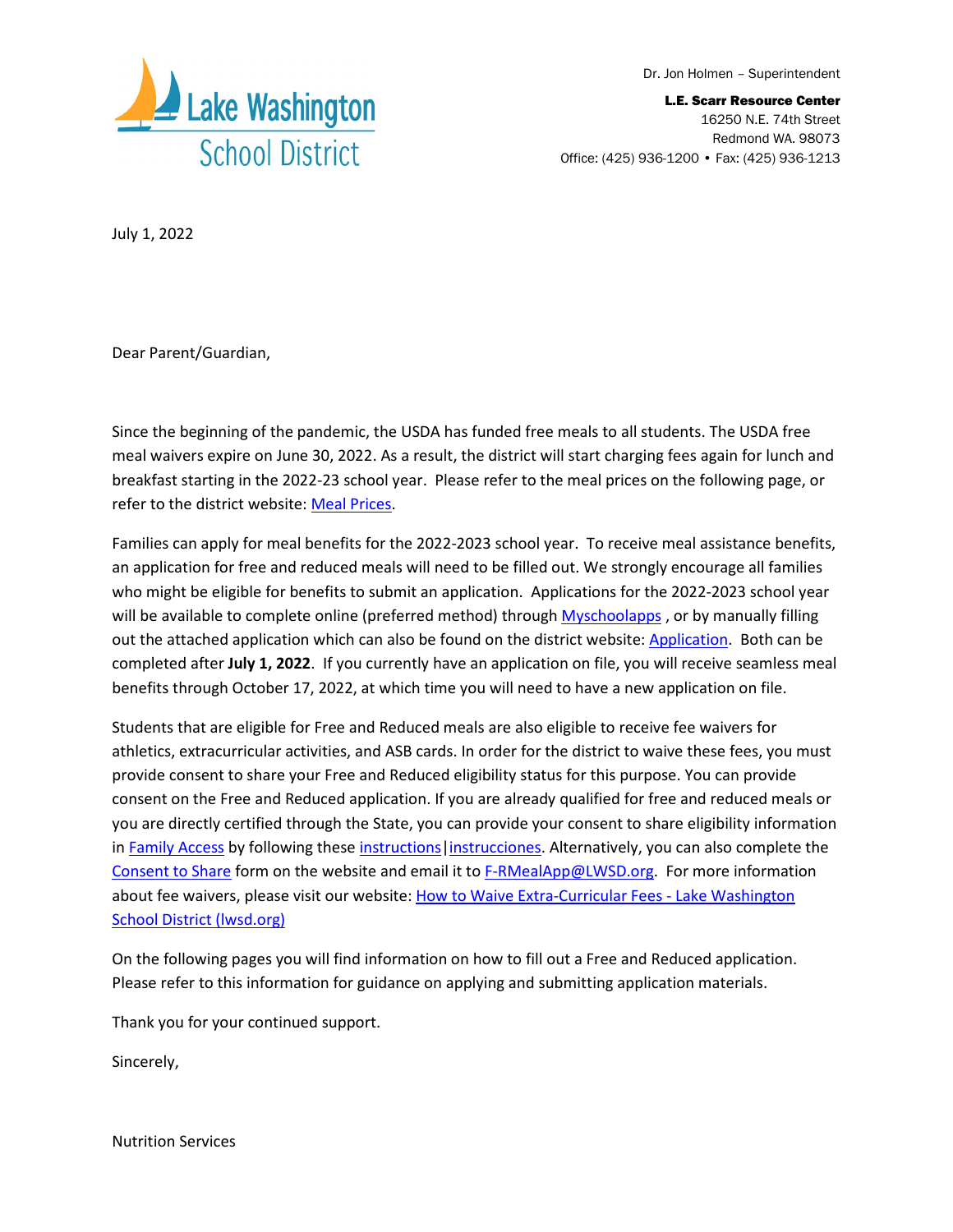#### **National School Lunch Program/School Breakfast Program 2022-23 Letter to Households**

#### Dear Parent/Guardian:

This letter tells how your children can get free or reduced-price meals, as well as information on other benefits. The cost of school meals is shown below.

 Breakfast and lunch will be served at no cost to those children who qualify for free and reduced-price meals in grades K-12. All other students will be charged the rates shown below.

| Grade<br>Level | <b>Breakfast</b> | Lunch  |  |
|----------------|------------------|--------|--|
| K-5            | \$2.25           | \$3.75 |  |
| $6 - 8$        | \$2.50           | \$4.00 |  |
| $9 - 12$       | \$2.50           | \$4.00 |  |

#### **Who should fill out an application?**

Fill out the application if:

- Total household income is the SAME or LESS than the amount on the chart.
- (TANF) for your children. • You receive Basic Food, take part in the Food Distribution Program on Indian Reservations (FDPIR), or receive Temporary Assistance for Needy Families
- You are applying for foster children that are under the legal responsibility of a foster care agency or court.

 **Applications may be filled out online at[: https://www.myschoolapps.com/ \(](https://www.myschoolapps.com/)preferred method) or you may manually fill out a paper application,** and turn into your  **and email to: [F-RMealapp@lwsd.org](mailto:F-RMealapp@lwsd.org) .** child's school or LWSD Business Services, 16250 NE 74th St., Redmond, WA 98052. You may also print the application, sign, scan into PDF format, and email to: **scan** 

 (McKinney-Vento), or migrant, check the appropriate box. Be sure to submit ONLY ONE application per household. We will notify you if the application is approved or denied. If any child you are applying for is homeless

### **What counts as income? Who is considered a member of my household?**

 Look at the income chart below. Find your household size. Find your total household income. If members in the household are paid at different times during the month and you are unsure if your household is eligible, fill out an application and we will determine your income eligibility for you. The information you give will be used to determine your child's eligibility for free or reduced-price meals.

 **4.** Foster children that are under the legal responsibility of a foster care agency or court are eligible for free meals regardless of personal use income. If you have questions about applying for meal benefits for foster children, please contact us at F-RMealApp@lwsd.org

| <b>USDA Child Nutrition Program Income Guidelines</b><br>Effective July 1, 2022-June 30, 2023 |          |                |                           |                           |         |  |
|-----------------------------------------------------------------------------------------------|----------|----------------|---------------------------|---------------------------|---------|--|
| Household<br>Size                                                                             | Annual   | <b>Monthly</b> | <b>Twice Per</b><br>Month | <b>Every Two</b><br>Weeks | Weekly  |  |
| 1                                                                                             | \$25,142 | \$2,096        | \$1,048                   | \$967                     | \$484   |  |
| $\overline{2}$                                                                                | \$33,874 | \$2,823        | \$1,412                   | \$1,303                   | \$652   |  |
| 3                                                                                             | \$42,606 | \$3,551        | \$1,776                   | \$1,639                   | \$820   |  |
| $\overline{4}$                                                                                | \$51,338 | \$4,279        | \$2,140                   | \$1,975                   | \$988   |  |
| 5                                                                                             | \$60,070 | \$5,006        | \$2,503                   | \$2,311                   | \$1,156 |  |
| 6                                                                                             | \$68,802 | \$5,734        | \$2,867                   | \$2,647                   | \$1,324 |  |
| $\overline{7}$                                                                                | \$77,534 | \$6,462        | \$3,231                   | \$2,983                   | \$1,492 |  |
| 8                                                                                             | \$86,266 | \$7,189        | \$3,595                   | \$3,318                   | \$1,659 |  |
| For each add'l family<br>member, add:                                                         | \$8,732  | \$728          | \$364                     | \$336                     | \$168   |  |

 related or unrelated who live in your home and share foster child, you may include the foster child in the **HOUSEHOLD** is defined as all persons, including parents, children, grandparents, and all people living expenses. If applying for a household with a total household size.

**HOUSEHOLD INCOME** is considered to be the income each household member received before taxes. This includes wages, social security, pension, unemployment, welfare,

 including a foster child as part of the household, you child support, alimony, and any other cash income. If must also include the foster child's personal income. Do not report foster payments as income.

# **What must be on the application?**<br>
A. For households not getting any assistance: B. For households with only foster child(ren)

- Student name(s) Student's name
- 
- 
- 
- who signs the application (or if the adult signing does not have a social • Income by source for <u>all</u> household members<br>
• Adult household member's signature<br>
• Last 4 digits of social security number of the adult household member<br>
• Last 4 digits of social security number of the adult signing

 Complete *Parts 1*, *2*, *3*, *4*, and *5*; *Part 6* is optional.

- 
- Names of all household members Adult household member signature

Complete Parts 1 and 5; Part 6 is optional. You may also send the school a copy of the court documentation showing the foster child(ren) was/were placed with you instead of filling out an application form.